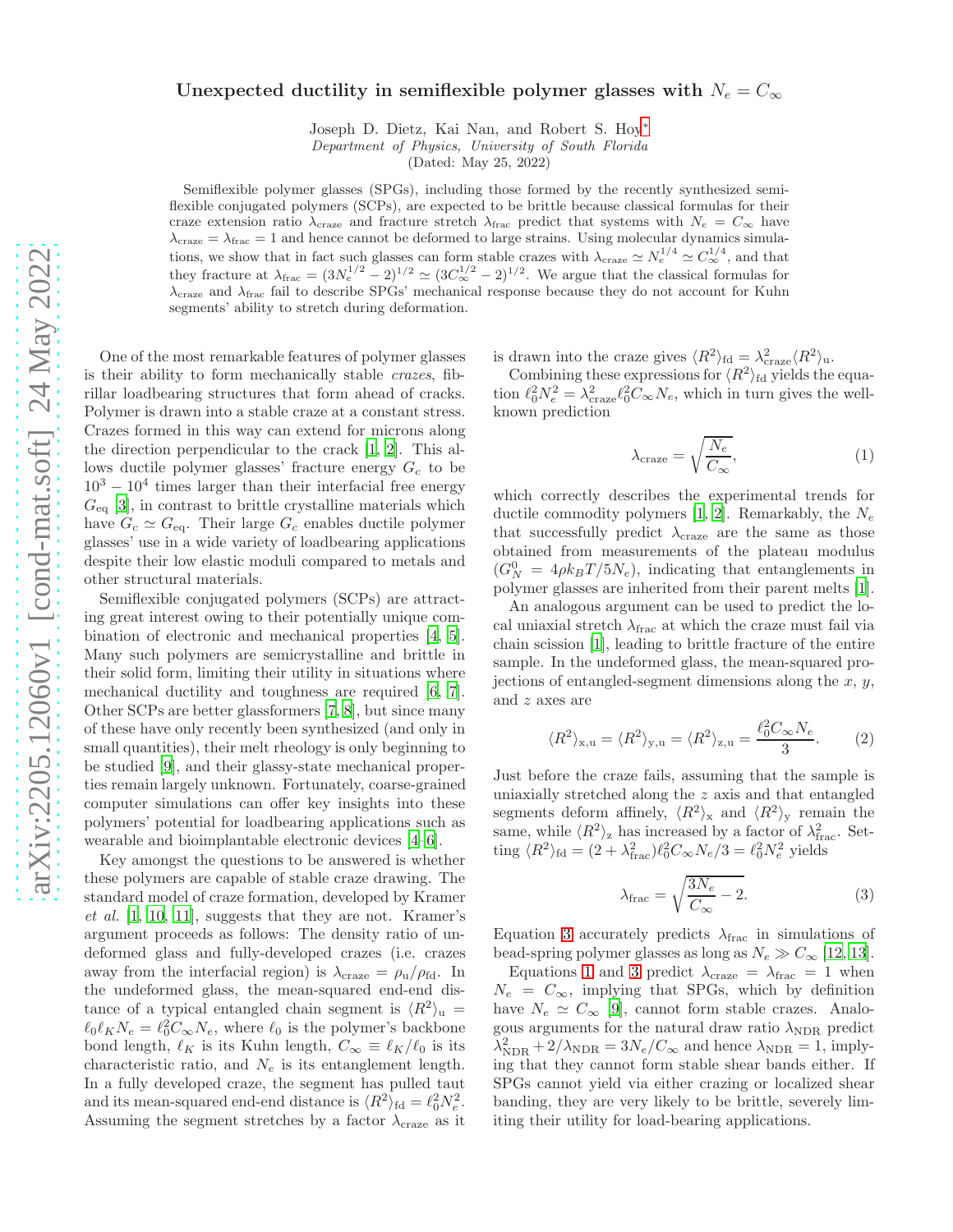In this Letter, using molecular dynamics simulations of a bead-spring model which has been shown to capture many features of glassy-polymeric mechanical response [\[14,](#page-4-14) [15](#page-4-15)], we show that in fact SPGs with  $N_e \simeq C_{\infty}$  can form stable crazes, with  $\lambda_{\text{craze}} \simeq N_e^{1/4} \simeq C_{\infty}^{1/4}$ , and that they fracture at  $\lambda_{\text{frac}} \simeq (3N_e^{1/2} - 2)^{1/2} \simeq (3C_\infty^{1/2} - 2)^{1/2}$ , over a wide range of temperatures. For low  $T$ , the microstructure of these crazes is quantitatively but not qualitatively different from those formed in flexible polymer glasses (FPGs). For higher  $T$ , cavitation is more localized – voids grow in a non-system-spanning fashion – but the coexistence of unyielded and cavitated regions at equal stress stabilizes systems against fracture in a manner similar to that recently observed in experiments on very-ductile, densely entangled FPGs [\[16,](#page-4-16) [17](#page-4-17)]. We explain these results by (i) recognizing that Kuhn segments in undeformed glasses are not straight, but in fact consist of  $\sqrt{C_{\infty}}$  statistical segments, and hence can pull taut during craze extension, and (ii) arguing that SPGs can be mechanically stabilized by the combination of a high rate of void nucleation (cavitation) combined with a relatively low rate of void growth.

We study crazing in model SPGs using molecular dynamics (MD) simulations of the semiflexible, breakablebond variant of the Kremer-Grest model [\[18](#page-4-18)[–20\]](#page-4-19). All MD simulations are performed using LAMMPS [\[21\]](#page-4-20). Monomers have mass  $m$  and interact via the truncated and shifted Lennard-Jones potential  $U_{LJ}(r)$  =  $4\varepsilon[(a/r)^{12} - (a/r)^6 - (a/r_c)^{12} + (a/r_c)^6]$ , where  $\varepsilon$  is the intermonomer binding energy, a is the monomer diameter, and  $r_c = 2^{7/6}a$  is the cutoff radius. The Lennard-Jones time unit is  $\tau = \sqrt{ma^2/\varepsilon}$ , and the MD timestep employed in this study is  $\delta t = \tau/200$ . Covalent bonds are modeled using a quartic potential commonly employed in studies of glassy-polymeric fracture [\[13,](#page-4-13) [14,](#page-4-14) [20,](#page-4-19) [22\]](#page-4-21):

$$
U_{\text{bond}}(\ell) = k_q (\ell - R_b)^3 (\ell - R_b - B_2). \tag{4}
$$

Bonds break when their length ( $\ell$ ) exceeds  $R_b = 1.3a$ . The ratio of the forces at which covalent and van der Waals bonds break is set to 50 by setting  $k_q = 4431\varepsilon/a^4$ ; this choice makes bond scission slightly easier than in many previous studies [\[12](#page-4-12), [13\]](#page-4-13). Angular interactions between three consecutive beads along chain backbones are modeled using the standard potential  $U_{\text{ang}}(\theta)$  =  $\kappa[1-cos(\theta)]$  [\[19\]](#page-4-22), where  $\theta$  is the angle between consecutive bond vectors. Here we primarily employ well-entangled  $\kappa = 5.5\varepsilon$  chains, which (at temperature  $T = \varepsilon/k_B$ ) have  $C_{\infty} \simeq 10.3$  and  $N_e \simeq 10.3$  [\[23\]](#page-4-23). This value of  $\kappa/k_BT$ places systems just below the onset of mid-range nematic order, where chains are maximally entangled [\[19](#page-4-22), [24,](#page-4-24) [25\]](#page-4-25). The same stiffness regime is occupied by some of the SCP melts studied in Refs. [\[7](#page-4-7)[–9,](#page-4-9) [26\]](#page-4-26).

Polymer melts composed of  $N_{ch} = 1000$  linear chains of  $N = 400$  monomers were thoroughly equilibrated at  $T = \varepsilon/k_B$  as described in Ref. [\[23\]](#page-4-23), and then slowly

cooled at zero pressure as described in Ref. [\[13\]](#page-4-13). After cooling, we uniaxially extended systems along their z-axes at a constant true strain rate  $\dot{\epsilon} \equiv \dot{\epsilon}_{zz} = 10^{-5}/\tau$ . This rate is small enough to be near the quasistatic limit. We deformed systems at this rate until they had extended well beyond fracture, as identified by the postyield maximum in the axial stress  $\sigma_{zz}$ . Postyield cavitation and void growth during these runs were characterized using a refined version [\[27](#page-4-27)] of the method described in Ref. [\[28\]](#page-4-28).



<span id="page-1-0"></span>FIG. 1. Stress-strain curves for our model SPG at  $T = 0$ [panel (a)] and  $T \simeq 3T_q/4$  [panel (b)]. Vertical dashed lines from left to right respectively correspond to  $\lambda = \lambda_{\text{yield}}, \lambda =$  $\lambda_{\text{craze}}$  and  $\lambda=\lambda_{\text{frac}},$  and the horizontal dashed lines illustrate the coexistence of unyielded and crazed regions at equal  $\sigma_{zz}$ .

First we discuss the basic features of this model SPG's mechanical and structural responses to deformation at two temperatures  $[T = 0$  and  $T = 0.44\varepsilon/k_B \simeq 3T_a/4$ that should respectively favor brittle and ductile de-formation [\[15](#page-4-15), [29](#page-4-29)]; the latter corresponds to  $T$  above  $T_{room}$  for many SCPs [\[7](#page-4-7)-9]. We also performed deformation simulations at other  $0 < T < 3T<sub>a</sub>/4$ , and found that all results were intermediate between those discussed below. Figure [1](#page-1-0) shows that the axial stress  $\sigma_{zz}(\lambda)$ , transverse stress  $\sigma_{trans}(\lambda) = [\sigma_{xx}(\lambda) + \sigma_{yy}(\lambda)]/2$ , and pressure  $P = [\sigma_{xx}(\lambda) + \sigma_{yy}(\lambda) + \sigma_{zz}(\lambda)]/3$ , where  $\lambda \equiv L_z/L_z^0 \equiv \ln(\epsilon_{zz})$  is the uniaxial stretch, are all qualitatively identical to those exhibited by flexible polymer glasses undergoing stable crazing in both experiments and simulations  $[1, 2, 12, 14]$  $[1, 2, 12, 14]$  $[1, 2, 12, 14]$  $[1, 2, 12, 14]$  $[1, 2, 12, 14]$  $[1, 2, 12, 14]$ , for both  $T$ . Specifically,  $\sigma_{zz}$  exhibits an elastic regime, followed by very sharp cavitation-induced yielding and massive strain softening at  $\lambda = \lambda_{\text{yield}}$ , followed by stable craze drawing at nearly constant stress, followed by strain hardening that is roughly linear in  $\lambda$ , and finally by fracture at  $\lambda = \lambda_{\text{frac}}$ , with  $\lambda_{\text{frac}} = 2.57$  for  $T = 0$  and 2.53 for  $T = 3T_g/4$ . For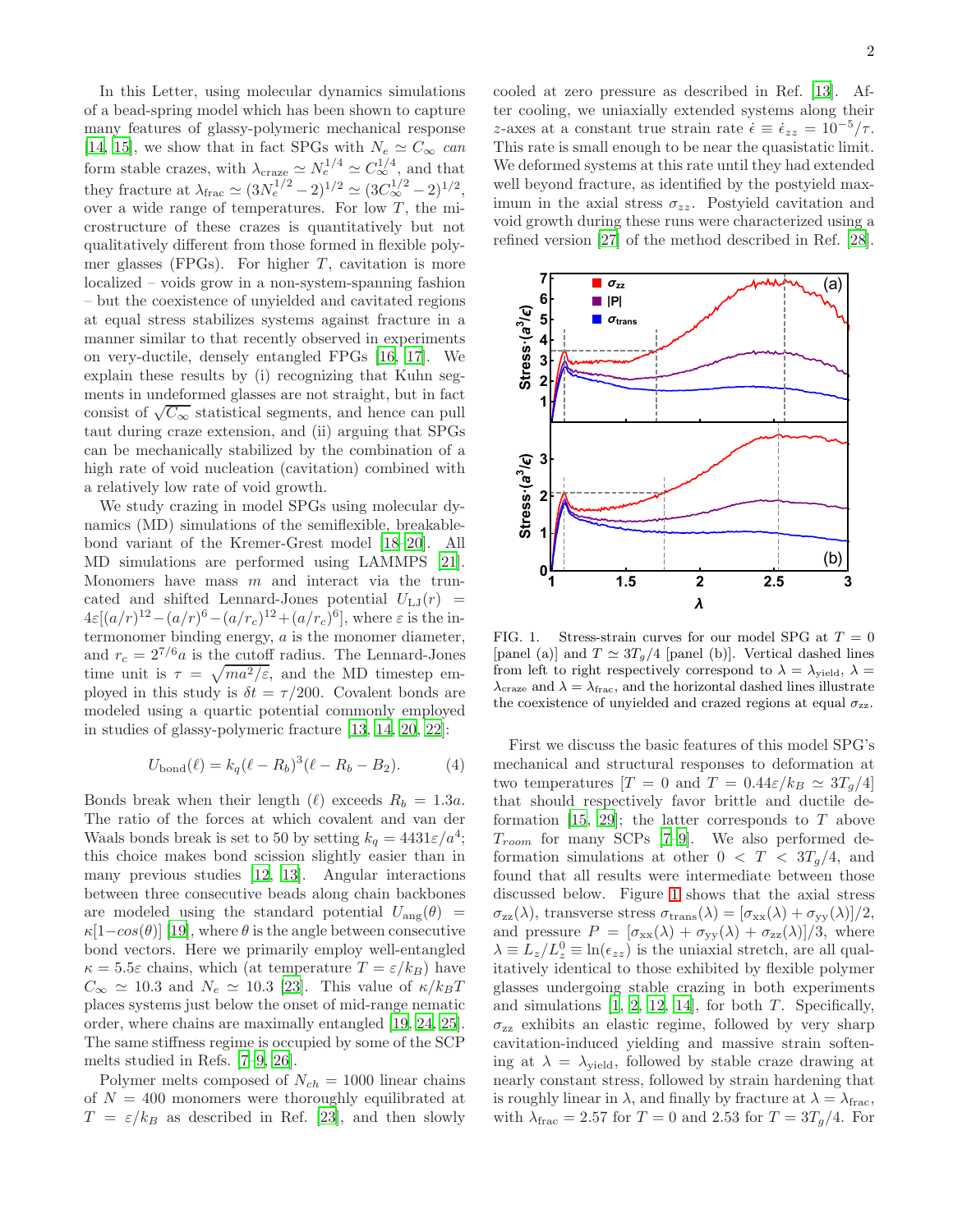

<span id="page-2-0"></span>FIG. 2. Density profiles vs. strain for our model SPG at  $T = 0$  [panel (a)] and  $T \simeq 3T_q/4$  [panel (b)]. The dashed black line in panel (a) indicates  $\rho_{\text{fd}}$ .

mechanically stable crazes, one expects  $\lambda_{\text{craze}}$  to satisfy  $\sigma_{zz}(\lambda_{\text{yield}}) = \sigma_{zz}(\lambda_{\text{craze}})$ ; the horizontal dash-dotted lines suggest  $\lambda_{\text{craze}} \simeq 1.71$  for  $T = 0$  and 1.76 for  $T = 3T_q/4$ .

Next we show explicitly that this model SPG can form stable crazes, as indicated by the presence of coexisting high- and low-density regions with density ratio  $\sim \lambda_{\text{craze}}$ . Figure [2](#page-2-0) shows how the monomer-number-density profiles  $\rho(z/L_z)$  evolve with increasing strain. In the undeformed glass,  $\rho = \rho_u$  is z-independent. At  $\lambda = \lambda_{yield} \simeq$ 1.09, as yielding occurs via cavitation and craze nucleation [\[12\]](#page-4-12), one or more lower-density regions forms. For the  $T = 0$  glass [panel (a)], a single low-density region forms, centered at  $z \approx 0.8L_z$ . The density of this region continues to decrease as more material is drawn into the craze, until it plateaus at  $\rho = \rho_{\text{fd}} \simeq 0.60a^{-3}$ . Then it remains nearly constant as the rest of the polymer is progressively drawn into the craze. Thus this glass has  $\lambda_{\text{craze}} \simeq 1.03/0.6 \simeq 1.72$ . For the  $T = 3T_q/4$  glass [panel (b)], the above picture is obscured because cavitation and void growth is less localized along the axial direction. However, the similarity of the stress-strain curves shown in Fig. [1](#page-1-0) suggests that essentially the same physics is controlling both systems. In particular, they suggest that upon yielding via cavitation, localized regions within samples stretch by a factor  $\sim \lambda_{\text{craze}}/\lambda_{\text{yield}}$  before being stabilized by these systems' strong strain hardening.

Crazes in flexible-polymer glasses (FPGs), all of which have  $N_e \geq 4C_\infty$  [\[1](#page-4-1), [30](#page-4-30)], have a universal microstructure. Their primary fibrils, which are highly oriented along the



<span id="page-2-1"></span>FIG. 3. Cross-sections of thickness  $5\sigma$  illustrate the structure of our SPG at  $\lambda = \lambda_{\text{craze}}$ , for  $T = 0$  [panel (a)] and  $T = 3T_g/4$ [panel (b)].

direction of extension, have a typical diameter D and are separated by a typical distance  $D_0$ . These fibrils are held together by entanglements, and are further stabilized by smaller cross-tie fibrils [\[1](#page-4-1), [2\]](#page-4-2). Figure [3](#page-2-1) shows that for low  $T$ , the tighter entanglement constraints present in SPGs modify this structure quantitatively but not qualitatively. Compared to FPG crazes [\[12](#page-4-12), [14,](#page-4-14) [31](#page-4-31)], SPG crazes have a larger  $D/D_0$ , fibrils that are less oriented along the z-direction, and less-clear distinctions between primary and cross-tie fibrils. For higher  $T$ , the dilatation inherent to the uniaxial extension employed in this study occurs through nucleation and growth of intermediatesized voids that do not span the  $xy$  plane, rather than through drawing of a single craze. Such voids are consistent with a combination of cavitation and shear yielding, i.e. with the strain localization mechanism expected for a densely entangled ductile FPG [\[1,](#page-4-1) [2\]](#page-4-2).

Recent experiments on extremely-ductile polymer glasses like polyphthalamide (PPA) [\[16,](#page-4-16) [17\]](#page-4-17) have shown that formation of voids ahead of craze fronts effectively dissipates energy and promotes ductility. The same experiments have shown that void growth that is linear or sublinear in  $\lambda$  indicates mechanical stabilization by strain hardening, which has long been known to promote ductility [\[1,](#page-4-1) [2\]](#page-4-2), in contrast with unstable (supralinear) void growth that leads to fracture. Figure [4](#page-3-0) shows that both these trends are displayed by our model SPGs. After cavitation occurs at  $\lambda \simeq \lambda_{\text{yield}}$ , systems' effective void volume fractions  $f_v \sim (\lambda - 1)/\lambda$  do not depend strongly on chain stiffness, but SPGs form far more (and hence far smaller) voids than FPGs for both  $T$ . Many of these voids nucleate ahead of the craze front or larger non-system-spanning voids, and remain very small. Growth of the largest voids appears to be linear in  $\lambda$  for  $\lambda_{\text{yield}} < \lambda \lesssim \lambda_{\text{frac}} - 0.2$ . Fewer (and larger) voids form for  $T = 3T_g/4$  than for  $T = 0$ , consistent with the contrast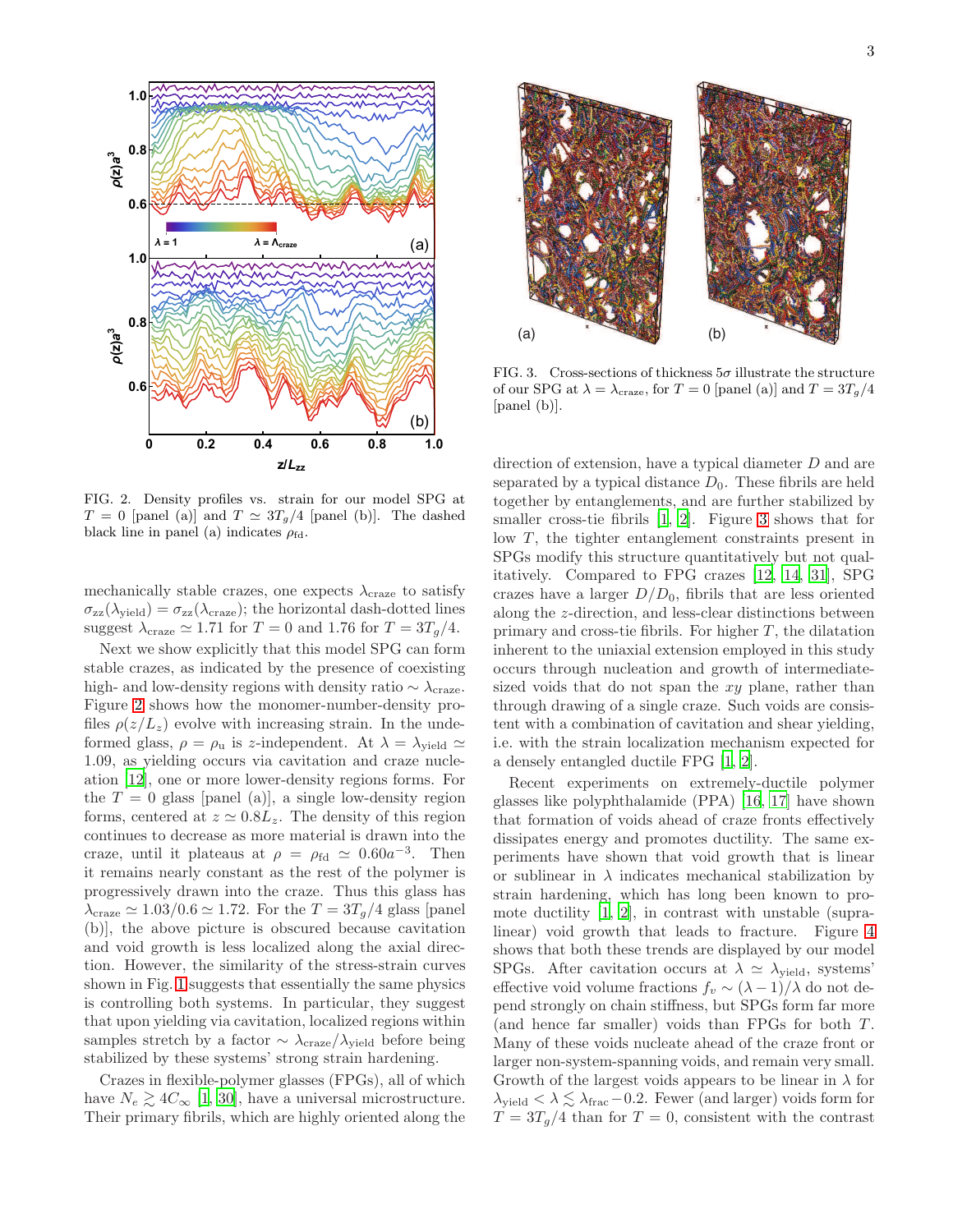4

illustrated in Fig. [3.](#page-2-1) Overall these results suggest that the same micromechanisms that stabilize PPA [\[16](#page-4-16), [17](#page-4-17)] can also stabilize suitably designed SPGs.



<span id="page-3-0"></span>FIG. 4. Number of topologically distinct voids [panel (a)] and average void volumes  $\langle V_{\rm v} \rangle$  [panel (b)] in model SPGs and in model FPGs with  $\kappa = 0$  and  $\kappa = 2\varepsilon$  [\[28](#page-4-28)]. Solid and dotted curves respectively show results for  $T = 0$  and  $T = 3T_g/4$ .

The surprising ability of our SPGs to stably crazedraw can be explained by recognizing that, contrary to the assumptions underlying Eqs. [1](#page-0-1) and [3,](#page-0-0)  $N_e \simeq C_{\infty}$ does not imply that entangled strands cannot substantially stretch during sample deformation. A Kuhn segment contains  $\sqrt{C_{\infty}}$  statistical segments of length  $b =$  $\ell_0 \ell_K = \sqrt{C_{\infty}} \ell_0$ . In the undeformed glass, its meansquared end-end distance is  $\langle R^2 \rangle_u = b^2 \sqrt{C_{\infty}} = \ell_0^2 C_{\infty}^{3/2}$ . Pulling this segment taut increases its mean-squared endend distance to  $\ell_0^2 C_\infty^2$ . Assuming that this taut state corresponds to fully developed crazing gives us  $\langle R^2 \rangle_{\text{fd}} =$  $\lambda_{\text{craze}}^2 \langle R^2 \rangle_{\text{u}}$ , which yields  $\lambda_{\text{craze}} = C_{\infty}^{1/4}$ . For SPGs with  $N_e = C_{\infty}$ , this expression becomes

<span id="page-3-1"></span>
$$
\lambda_{\text{craze}} = N_e^{1/4} \equiv \left(\frac{N_e}{\sqrt{C_\infty}}\right)^{1/2}.\tag{5}
$$

Following the same arguments that were used to obtain Eq. [3](#page-0-0) yields an analogous formula for  $\lambda_{\text{frac}}$ :

<span id="page-3-2"></span>
$$
\lambda_{\text{frac}} = \left(3 \frac{N_e}{\sqrt{C_{\infty}}} - 2\right)^{1/2} \equiv \left(3 C_{\infty}^{1/2} - 2\right)^{1/2}.
$$
 (6)

For the  $\kappa = 5.5\epsilon$ ,  $N_e = C_{\infty} = 10.3$  chains considered here, Eqs. [5-](#page-3-1)[6](#page-3-2) predict  $\lambda_{\text{craze}} = 1.79$  and  $\lambda_{\text{frac}} = 2.75$ . The former prediction is quantitatively consistent with our measured  $\lambda_{\text{craze}} \simeq 1.7 - 1.8$ . While the latter is slightly above our measured  $\lambda_{\text{frac}} = 2.5 - 2.6$ , a difference of this magnitude is expected because chains break (via scission) before their Kuhn segments pull completely taut.

For larger  $N_e$ , one expects a gradual crossover to the Kramer formulas with increasing  $N_e/C_\infty$ , satisfying

<span id="page-3-3"></span>
$$
C_{\infty}^{1/4} \lesssim \lambda_{\text{craze}} \lesssim \sqrt{\frac{N_e}{C_{\infty}}}.\tag{7}
$$

Note that while experimental studies often define  $N_e$  as the number of statistical segments per entangled strand [\[30\]](#page-4-30) rather than the number of monomers per entangled strand as we have done here, this alternative definition does not affect the above arguments; it reduces the  $N_e$ in Eqs. [5-](#page-3-1)[7](#page-3-3) by a factor of  $\sqrt{C_{\infty}}$  and then sets  $C_{\infty} = 1$ .

Designing highly ductile SCPs that are well-suited for electronics applications has been a challenge because high conductivity (high ductility) usually requires a high (low) degree of crystallinity [\[6,](#page-4-6) [7](#page-4-7)]. Factors such as the prevalence of intermolecular  $\pi - \pi$  stacking, the degree of regioregularity, and side chain architecture also play important roles. For these reasons, much recent work has focused on designing polymers that include the structural features promoting high conductivity, yet are primarily amorphous [\[6](#page-4-6), [7,](#page-4-7) [32\]](#page-4-32). The bead-spring model employed in this study does not crystallize, and does not account for the factors that control conductivity. Nonetheless we claim that the above results provide useful guidance for SCP/SPG design, as follows:

Increasing SCPs'  $C_{\infty}$  tends to improve their conduc-tivity [\[7\]](#page-4-7). Decreasing FPGs'  $N_e$  leads to larger strain hardening moduli  $G_{\rm R}$ , which stabilize systems against brittle fracture [\[1](#page-4-1), [2\]](#page-4-2). This combination of factors suggests maximizing  $C_{\infty}$  while minimizing  $N_e$ , but increasing  $C_{\infty}$  too much leads to nematic ordering that increases  $N_e$  [\[9](#page-4-9), [26\]](#page-4-26). Since the highest  $G_N^0$  are achieved in SCPs with  $N_e \lesssim 2C_\infty$  [\[9\]](#page-4-9), and  $G_R \propto G_N^0$  [\[33](#page-4-33), [34\]](#page-4-34), it seems reasonable to suggest that SPGs with  $N_e \simeq C_\infty$ , formed, for example, by SCPs that are more densely entangled than the widely employed P3HT [\[6](#page-4-6)[–9\]](#page-4-9), should have optimal mechanical performance. On the other hand, Kramer's classic picture [\[1](#page-4-1)], which is widely accepted as correct for FPGs [\[2,](#page-4-2) [15\]](#page-4-15), predicts that such systems will be brittle because they have  $\lambda_{\text{craze}} = \lambda_{\text{frac}} = 1$ .

Here we have shown that this need not be the case. Model SPGs with  $N_e = C_{\infty}$  can stably craze-draw, and exhibit a mechanical response that is qualitatively the same as that of their flexible counterparts. They appear to be stabilized against fracture by their strong strain hardening and by void-formation mechanisms similar to those observed in very-ductile FPGs [\[16,](#page-4-16) [17](#page-4-17)]. We have explained this result in terms of the Kramer theory's failure to account for chain stretching at the Kuhnsegment level, and developed alternative theoretical expressions for  $\lambda_{\text{craze}}$  and  $\lambda_{\text{frac}}$  that quantitatively match our simulation results. The extensive track record of bead-spring models in successfully explaining previouslypoorly-understood aspects of glassy polymer mechanics [\[14,](#page-4-14) [15\]](#page-4-15) suggests that these expressions should predict the response of the amorphous regions within solid SCPs.